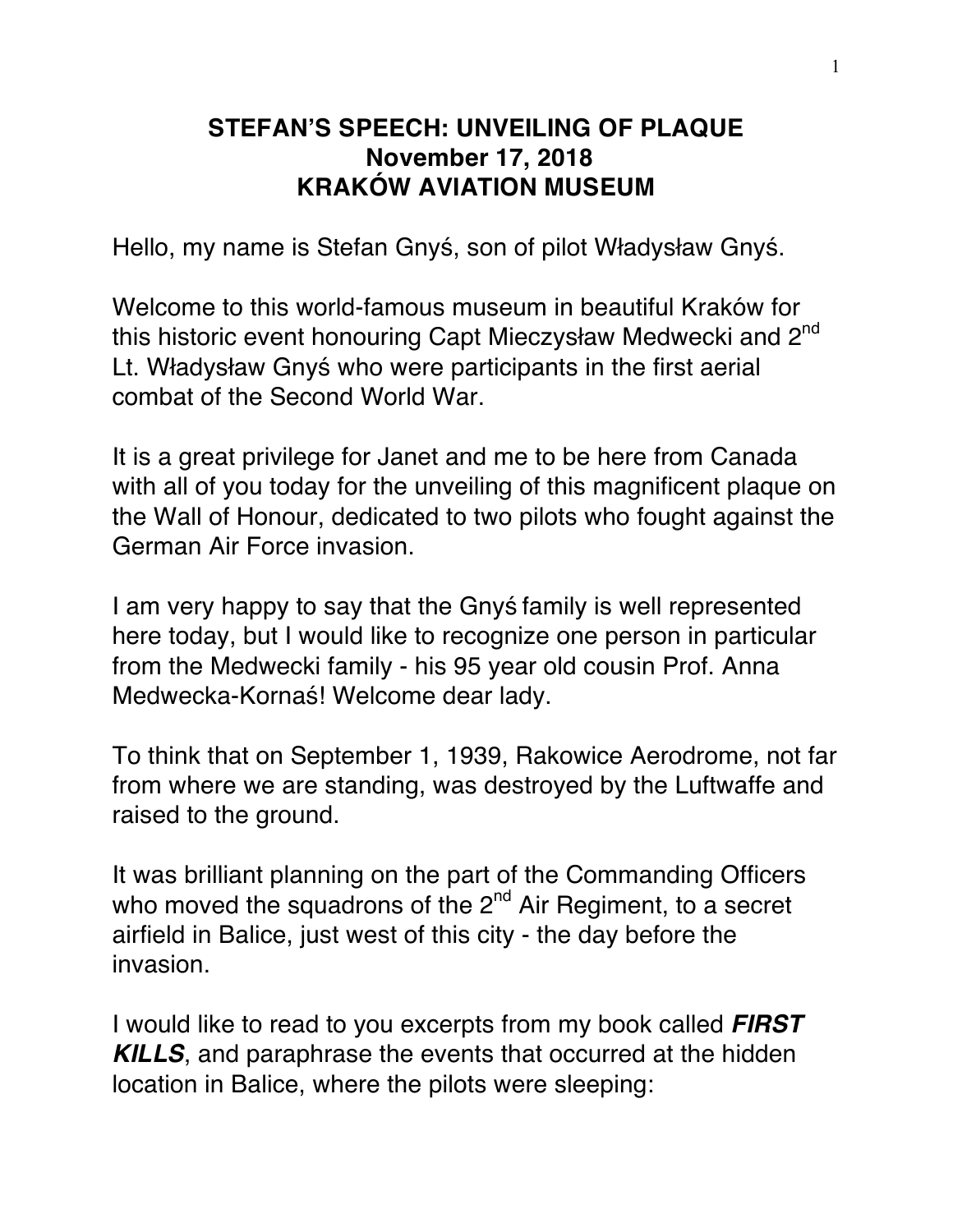*"In the early hours of September 1st, W*ł*adek was abruptly awakened by the sound of terrifying explosions and the roar of planes overhead. He sprang out of bed and rushed to the window … the sky above Kraków in the distance was crimson red. The 29 year old pilot pulled on his flying overalls and aggressively opened his bedroom door to see his comrades scrambling about, stunned by what they had also just witnessed.*

*At that moment, his C.O. Cpt Medwecki came yelling down the corridor: "It is war! It is war! Get to your aircraft immediately!" He caught sight of W*ł*adek and shouted, "W*ł*adek, you will take off with me!"*

*2nd Lt Gny*ś *ran with Medwecki down to the nearby field. W*ł*adek dropped into the cockpit and took off to the right of his captain. At around 300 metres and still climbing, Gny*ś *noticed tracer bullets in front of him and three silhouettes overhead. Instinctively he threw his PZL to the left and down. He managed to pull up just above the tree tops and outmanoeuver the attacking Stuka aircraft who were on his tail. Climbing again, he saw Capt Medwecki's aircraft swaying from side to side, out of control. "He's been hit!" W*ł*adek shouted!*

After that, he encountered two returning German bombers and shot them down becoming the first victorious pilot for the Allies.

*When Gny*ś *eventually returned to base, he saw on the outskirts of Balice a plane burning on the ground – it was Cpt Medwecki's PZL. Half an hour earlier he had run across the field shouting, "W*ł*adek, you will take off with me!" Now, he was gone."*